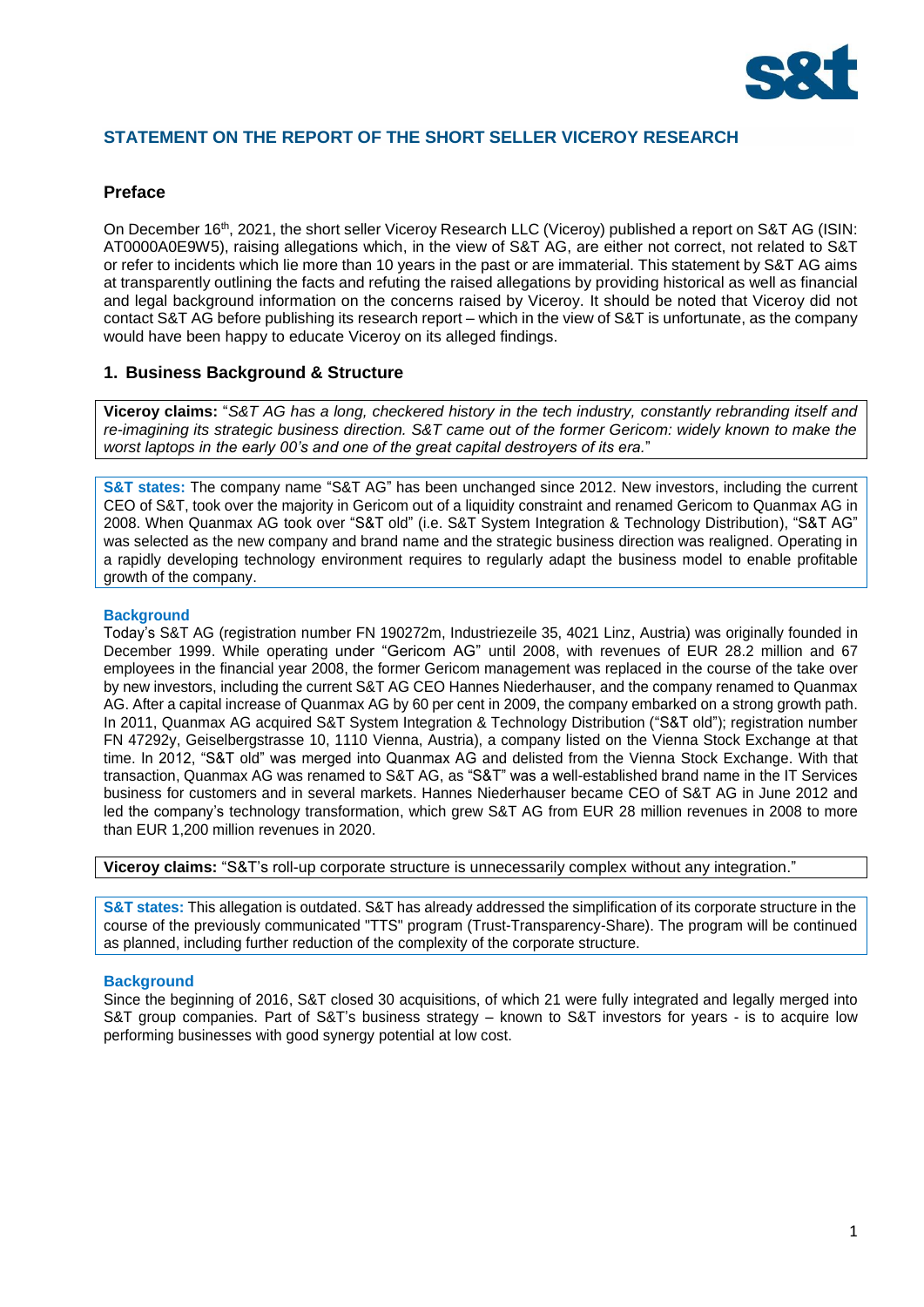

# **2. Off-Balance Entities**

**Viceroy claims:** "*S&T has numerous off-balance sheet entities recorded as minority holdings*."

**S&T states:** This allegation is unfounded. S&T does not hold any 'off-balance entities'. The entities in question have either been a) sold (for the most part many years ago), b) S&T holds (less than) 5% without control and/or c) the entities have been using S&T's brand name in regional markets against payment of licensing fees for more than a decade. All these participations and/or contracts are properly accounted for in S&T AG's financial statements. As S&T holds no controlling or even significant stakes in any of these companies, it is thus also not involved in these company's tender processes and cannot comment on Viceroy's accusations against these companies.

### **Background/History**

Aforementioned S&T System Integration & Technology Distribution AG ("S&T old") was an IT Services company founded in 1991 by Mr. Thomas Streimelweger and Mr. Karl Tantscher. The current S&T Management did not have any functions in "S&T old" back then. The primary focus of "S&T old" was in the field of IT-Services in Eastern Europe and Austria. In the years 2006/2007, "S&T old" acquired swiss based IMG Holding, a consulting company focused on IT-Business-Solutions such as SAP, with approx. 650 employees and revenues in FY 2006 of EUR 81.6 million. The acquisition of IMG Holding by "S&T old" was closed after merger control clearance on April 4<sup>th</sup>, 2007 (see [https://www.pressetext.com/news/20070404019\)](https://www.pressetext.com/news/20070404019).

As a result of the financial crisis in the years 2008 and beyond, the development of IMG did not meet expectations and several entities of IMG Holding started to become loss-making. In addition, the acquisition of IMG was financed with two bonds, which were to become due until 2011. As the refinancing of these bonds was at risk, "S&T old" started to seek new investors to allow the restructuring of the business. "S&T old" sold all of its shares in IMG China in 2010/2011.

In late 2010 and in the course of the restructuring process for "S&T old", the financing banks of "S&T old" requested, in order to provide "S&T old" with a bridge loan and to agree a stand-still agreement until the investor search process could be finalized, among others, two main things: a) the appointment of a Chief Restructuring Officer (Mr. Michael Lanik, selected by the banks) as independent CEO and b) a contribution of "S&T old" equal to the amount of the bridge loan through divestments of "S&T old" assets. In order to fulfill the bank's request, the management of "S&T old" sold a 90% stake in Sandt Holding, domiciled in Cyprus, in 2011 where activities in the Ukraine and Moldova were bundled (see [https://www.pressetext.com/news/20110131016\)](https://www.pressetext.com/news/20110131016). As part of the divestment of S&T Ukraine in 2011, it was agreed, that S&T Ukraine is entitled to continue to use the S&T brand against payment of a yearly licensing fee.

All those steps were executed before and independently of the acquisition by and the subsequent merger of "S&T old" with Quanmax AG, which together with grosso holding GmbH signed a term sheet with the financing banks only on September 3<sup>rd</sup>, 2011. The current S&T Management did not participate in any decisions regarding these steps or requested such sale of assets, which were in particular requested by the financing banks.

The allegations of Viceroy regarding supposed "off balance sheet" entities concern the following companies:

- IMG China → This entity was sold by "S&T old" in 2010 before Quanmax AG acquired "S&T old" in 2011. In respect to the claim by "IMG" that it is still part of S&T Group, this claim is incorrect. S&T Group does not maintain any business relationship to IMG China nor did or does IMG China have any trademark licensing agreement with S&T as S&T did not prolong the IMG trademarks because the brand "IMG" was being phased out. IMG China was sold to Mu Yu Ltd in two steps, in March 2010 (90% share) and in December 2011 (10% share). Thus, IMG China thus has not been part of S&T Group since 2011. S&T AG holds no stake in this company, has no business relationship with this company and did not receive any material payment or cash in from IMG China since the sales of IMG China.
- S&T Ukraine → This entity was sold by "S&T old" in 2011 before Quanmax AG acquired "S&T old". Since that time S&T Ukraine has been entitled to use the S&T brand name for the Ukrainian market against payment of an annual trade license fee of EUR 35,000. This license agreement is currently in termination. S&T AG holds no stake in this company and, according to publicly available information, S&T Ukraine has been – without any involvement of S&T AG – sold by Sandt Holding in October 2021.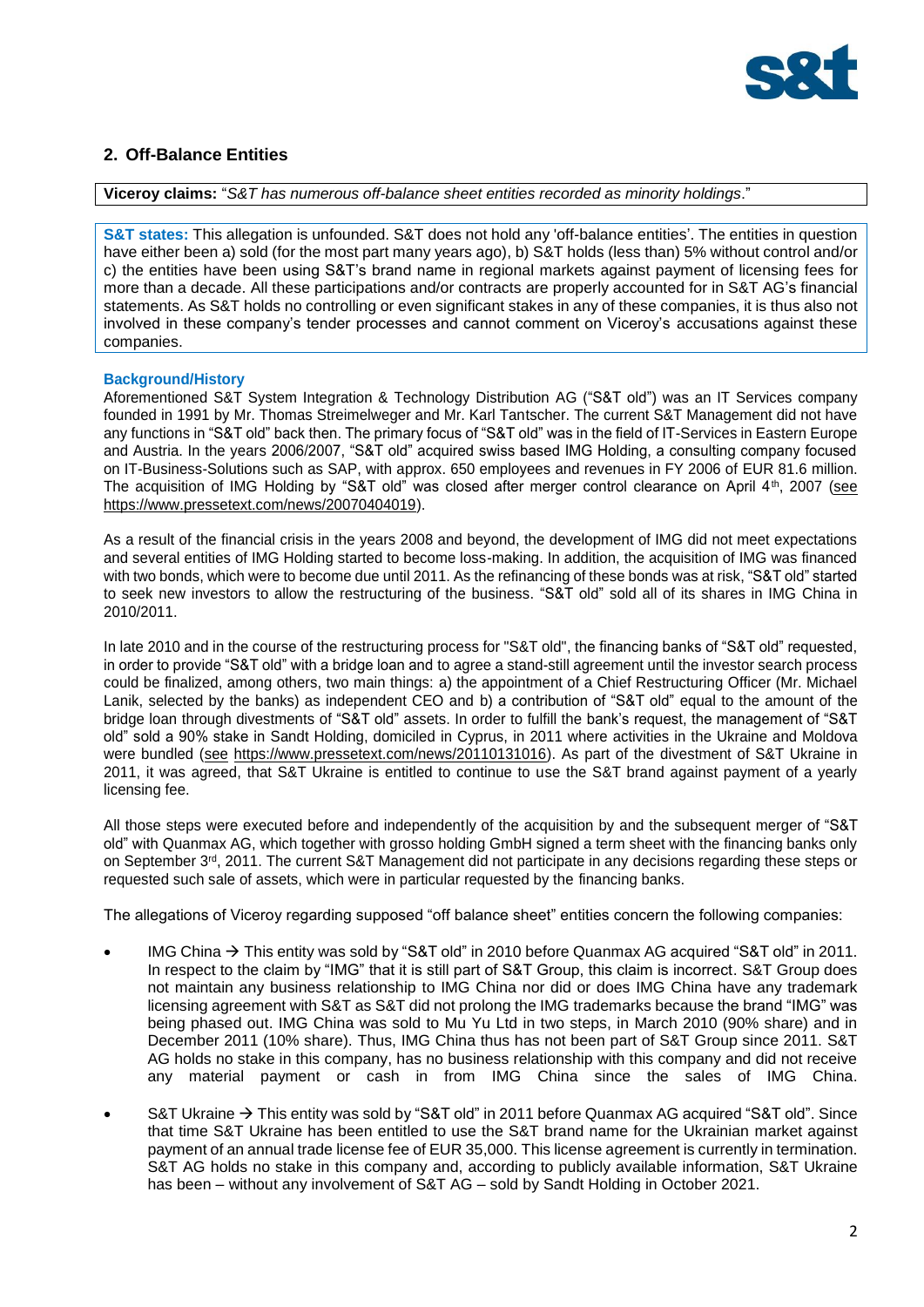

- In respect to Sandt Holding and its mentioned current or previous subsidiaries, S&T Group has done minor business with the company (< 100 TEUR p.a.) until 2019. As of today, S&T Group does not maintain any business relationship with Sandt Holding or S&T Ukraine except for the aforementioned trade license fee received from S&T Ukraine. Furthermore, in connection with the off-balance sheet allegation raised by Viceroy, it should be noted that S&T AG has correctly accounted for the investment in Sandt Holding. From 2014 on, S&T AG held 5% (250 Class B shares out of a total of 5,000 shares (4,500 Class A shares and 500 Class B shares)) in Sandt Holding. The investment is recognized in the balance sheet of S&T AG in accordance with IFRS "at cost", i.e. at acquisition cost, at EUR 25,000 and is also included in the consolidated financial statements of S&T AG, e.g., as of December 31<sup>st</sup>, 2020 in Note 14, "non-current financial assets, other investments", in the total amount of EUR 293,000. In the course of its TTS program and independently of Viceroy's report, S&T AG started a sales process for the remaining 5% share some time ago and finally sold the 250 Class B shares to the majority owner of Sandt Holding for EUR 250 (EUR 1 per share) on December 17<sup>th</sup>, 2021. The sale is currently being incorporated in the respective trade register. The loss of EUR 24,750 will be accounted for in the financial statements of S&T AG in 2021 and will not have any material impact on S&T´s guidance or financial position.
- S&T Moldova s.r.l.  $\rightarrow$  This entity was sold by "S&T old" in 2011 in the course of its restructuring process of "S&T old" before Quanmax AG acquired "S&T old". "S&T old" sold the entity jointly with Sandt Holding (and S&T Ukrain) to generate liquidity until the search process for new investors was finalized. In 2014, after the restructuring of acquired " S&T old" had progressed well, the management of S&T AG decided to buy back previously owned S&T Moldova s.r.l. and to reintegrate it into S&T Group. With a noncontrolling shareholding of S&T AG in Sandt Holding, Sandt Holding does not and did not represent a related party and – other than falsely alleged in the Viceroy report – no publication of a related party transaction was required for the acquisition of S&T Moldova.

Therefore, as of today, S&T AG neither directly nor indirectly holds any shares in Sandt Holding, S&T Ukraine or IMG China. Furthermore, S&T AG clearly states that there has been no material business relationship with any of these companies since these companies have been deconsolidated by "S&T old" and that S&T AG since then has

- never had control over these companies,
- never been involved in the management of these companies, and
- never received dividend payments which is why no minority results have been reported.

Thus, S&T sees no material risks arising from these immaterial business relationships.

### **Measures taken**

S&T has executed the sale of the historic 5% stake in Sandt Holding and is in the process of terminating the brand license agreement with Sandt Holding/S&T Ukraine. Deloitte's forensic investigation will investigate and clarify the alleged off-balance sheet structures and analyze if there was and is any business relationship or payment flow with the mentioned companies apart from the now terminated licensing agreement with S&T Ukraine. Furthermore, Deloitte´s forensic audit will investigate if any risks might arise for S&T Group given the alleged actions of these thirdparty companies.

## **3. Legal Issues on subsidiary Level**

**Viceroy claims:** "*We also believe the company has a significant unrecognized contingent legal liability arising from criminal investigations into its operations*."

**S&T states**: This allegation is unfounded. There are no criminal investigations into S&T's operations that S&T is aware of. To the knowledge of S&T, there are investigations against single (former) employees. We don't see any legal liabilities arising from this for S&T.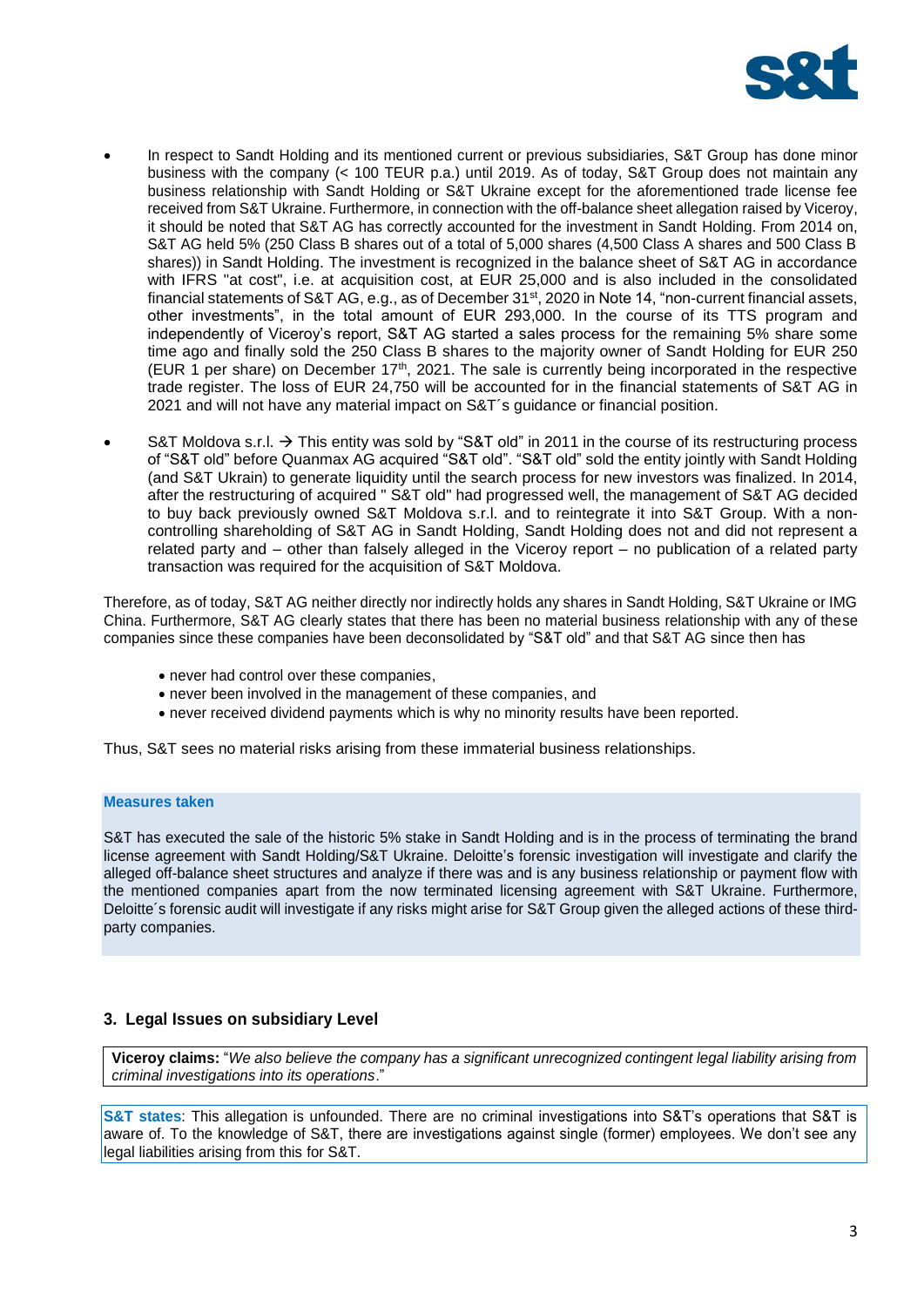

## **CITYCOMP**

**Viceroy claims:** "*S&T acquired 55% of Citycomp Service GmbH in July 2020 for €6m with mutual options contracts on the remaining 45%, calculated at €11m as of FY2020. This was just over a year after Citycomp customers had their data leaked by hackers for failing to pay a ransom. […] None of this was communicated by S&T to investors, who blamed the decline in sales to the "corona crisis and the shutdown of key customers". Furthermore, Viceroy claims that the acquisition of Citycomp "is another in a growing list of declining companies with serious operational headwinds acquired by S&T as part of its value-destructive roll-up strategy*."

**S&T states:** This allegation is false. The data leak was public knowledge at the time S&T AG acquired CITYCOMP as it was extensively covered by both the trade and general interest press, including German top tier media such as DIE WELT and Handelsblatt. The statement of S&T AG is correct that the decline in sales in the months before the acquisition (July 2020) was due to the Covid-19 pandemic and lockdowns in March until June 2020, as many customers had postponed their projects/rollouts. Furthermore, CITYCOMP is expected to finish the financial year 2021 with revenues of EUR 37 to 38 million (10% growth compared to the previous financial year) and an EBITDA margin of approx. 10% and is thus a value-accretive investment for S&T.

#### **Background**

The hacker attack CITYCOMP suffered from in 2019 was covered in the media at that time and was therefore publicly known. In addition, this information was also disclosed in an investment memo of the seller's M&A advisor and reviewed by S&T in course of its customary due diligence process before acquiring CITYCOMP. CITYCOMP did not lose any material customer as a consequence of this attack. It even managed to win its largest multi-year contract in history in April 2019 with a total volume of approx. EUR 30 million.

Since the acquisition by S&T, CITYCOMP has shown a positive business development and will generate revenues of around EUR 37 to 38 million with an EBITDA margin of around 10% in the financial year 2021. Due to this successful development, on December 15, 2021 S&T AG exercised its call option on the remaining minority shares and now holds 100% of CITYCOMP at a total purchase price of EUR 13 million, which corresponds to an EBITDA multiple of approximately 3.5x.

### **Kapsch TrafficCom Construction and Realization spol. s r.o. (KTCZ)**

**Viceroy claims:** "*On November 26, 2020, S&T acquired Kapsch TrafficCom for €1.26m, a Czech company who lost its sole remaining customer due to a high-reaching corruption scandal before S&T acquired it. […] S&T announced the acquisition claiming Kapsch TrafficCom was 'well- established on the local market and in the region and has numerous references in this area'.*"

**S&T states**: Not Kapsch TrafficCom Services Czech sro but its sister company Kapsch TrafficCom Construction and Realization spol. s r.o. (KTCZ) was acquired by S&T to get access to the traffic management market.

### **Background**

Kapsch TrafficCom Construction and Realization spol. s r.o. (KTCZ) did, as part of a consortium, participate in the contract for traffic management in the Czech Republic until January 1<sup>st</sup>, 2020. The investigations mentioned by Viceroy were conducted against its (former) sister company Kapsch TrafficCom Services Czech sro and were stopped in January 2021. The mentioned contract was not lost but ended on the basis of the agreed contract terms in 2019. Already before the investigations the new contract had been awarded to another supplier. S&T AG sees no risks that could arise from this investment.

### **Kapsch CarrierCom Poland**

**Viceroy claims:** "*SANT acquired Kapsch CarrierCom Sp. Z.o.o. aka Kontron Transportation on May 23, 2019 as part of its Master Purchase Agreement with Kapsch Group. Just one month later Poland's Central Anticorruption Bureau announced the arrest of several CarrierCom employees in connection with an alleged €235m fraud of the PolishState Railways. […] The alleged fraud relates to tender manipulation in favor of Kapsch and at the expense of the Polish State Railways. The allegations are that Kapsch unduly influenced the opinion of the Department of Electromagnetic Compatibility in Wrocław […] to win the contract at a cost of*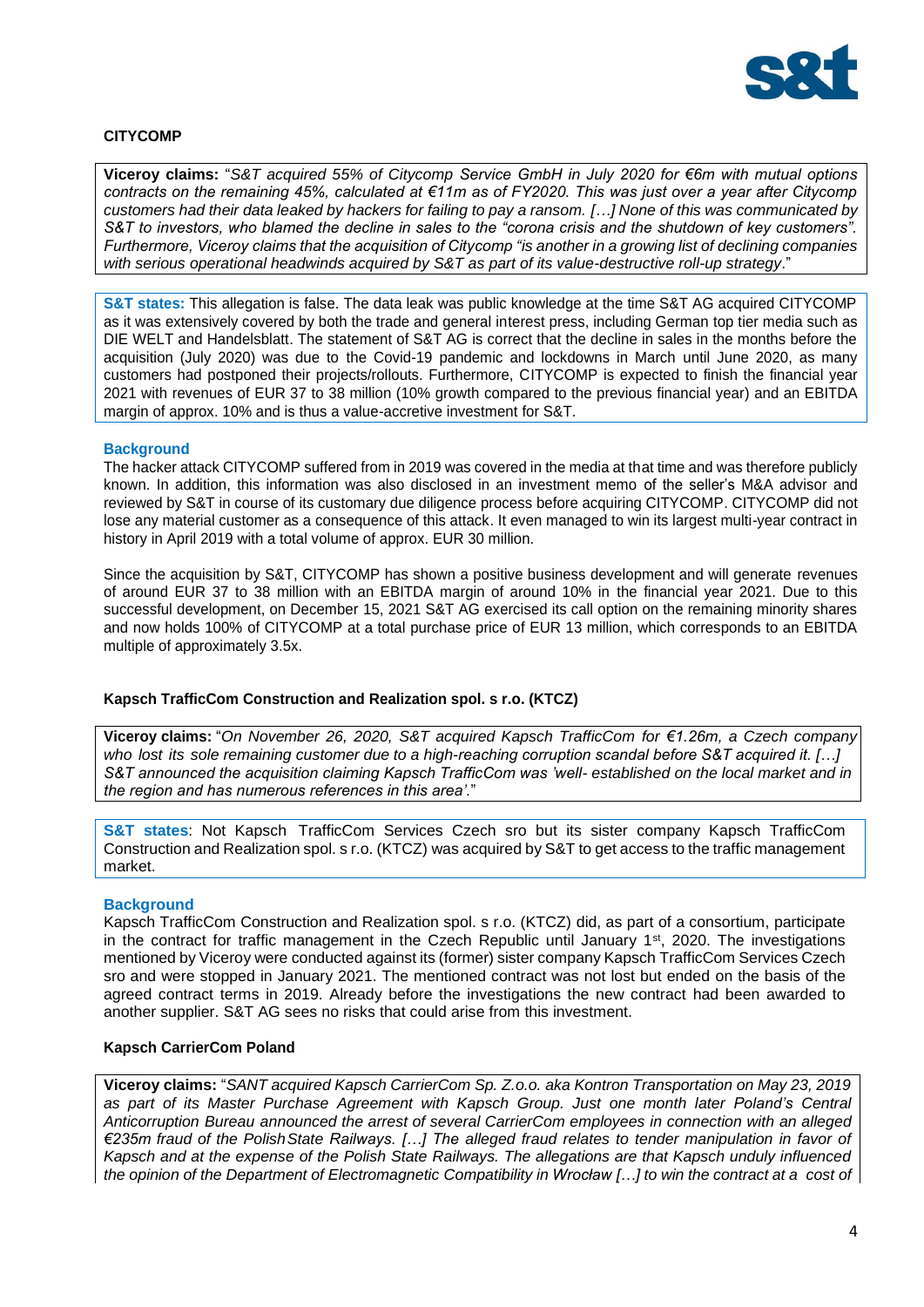

*PLN1.1b higher than the next bidder. […] All this represents a regulatory and legal nightmare, one which S&T seemingly walked into with no due diligence.Shareholders should question management's rationale in acquiring Kapsch CarrierCom, considering it is likely tolose its revenue in short order.*"

**S&T states:** S&T is aware of investigations against (former) employees of Kapsch CarrierCom Sp. Z.o.o., but, to the best knowledge of S&T, there have been and are no investigations against Kapsch CarrierCom Sp. Z.o.o./Kontron Transportation Poland ongoing. Kontron Transportation Poland still has an active contract with the Polish State railways generating revenues of approx. EUR 1.5 million in the financial year 2020. S&T AG sees no legal risk for Kontron Transportation Poland.

# **Background**

The reproach on this topic is also that the company was taken over by S&T without due diligence - with the addendum that the case should have been discovered there. In this regard, the following is to be noted:

- The case goes back to a tender in 2017. At the time, Kapsch CarrierCom Poland objected to the award of the new GSM-R Project to a competitor and submitted an expert opinion stating that their solution would not be technically feasible (a legitimate legal remedy in the view of S&T).
- The case was dismissed in the first instance and Kapsch CarrierCom decided not to proceed with further legal actions against the award at that time (early 2018).
- The investigations against (former) Kapsch CarrierCom employees took place in June 2019. At that time the acquisition of Kapsch CarrierCom was already closed and the investigations could not be assessed within the due diligence as they occurred only after closing of the transaction.

## **BASS Systems**

**Viceroy claims:** "*S&T is now on the hook for the investigation with their lawyer and former presidential advisor Ion Paduraru having been involved in a previous corruption scandal in 2016. Looking forward it is unlikely that Bass Systems will provide any value to S&T shareholders: Ennoconn filings show the company turned an (€2.48m) operating loss in 2020 vs a €1.78m profit in 2019. Viceroy believes the stake in the company was 'swapped' for S&T Mold Srl to perpetuate the existing scheme*."

**S&T states:** These allegations are unfounded. To the best knowledge of S&T, there have never been any investigations against BASS itself or S&T during the time S&T was a shareholder in BASS. Whether the allegations against the former co-shareholder in BASS, Mr. Onisim Popescu, are justified, cannot be assessed by S&T and does not affect S&T. However, S&T was not satisfied how the investment developed and therefore, in course of the TTS program, sold its stake in BASS in September 2021. Based on the previous experience, the management of S&T has decided not to pursue new investments in Moldova and currently evaluates a complete withdrawal from the Moldavian market.

# **Background**

S&T was already present in Moldova since 2014 with S&T Mold srl when BASS was acquired in 2019. S&T management back then aimed to grow S&T's market share in Moldova with the investment in BASS. The BASS investment did not develop as expected. BASS generated a net loss of EUR 2.27 million in 2020 which was based on a extraordinary write-off of intangible assets from Purchase Price Allocation in the amount of EUR 2.17 million. S&T already previously stated towards investors that the investment did not fulfill expectations. Therefore, S&T sold its 51% stake in BASS on September 30<sup>th</sup>, 2021. S&T AG has no representation or guarantees in the sales contract of BASS which could trigger a clawback to S&T Group.

## **Iskratel**

**Viceroy claims:** "*S&T describes "Iskratel portfolio as 'supplying information and communications technology for operators of telecommunications, railway and energy networks and industrial automation solutions'. While it may do these things, Iskratel also covertly sells surveillance and intelligence solutions to state clients.*"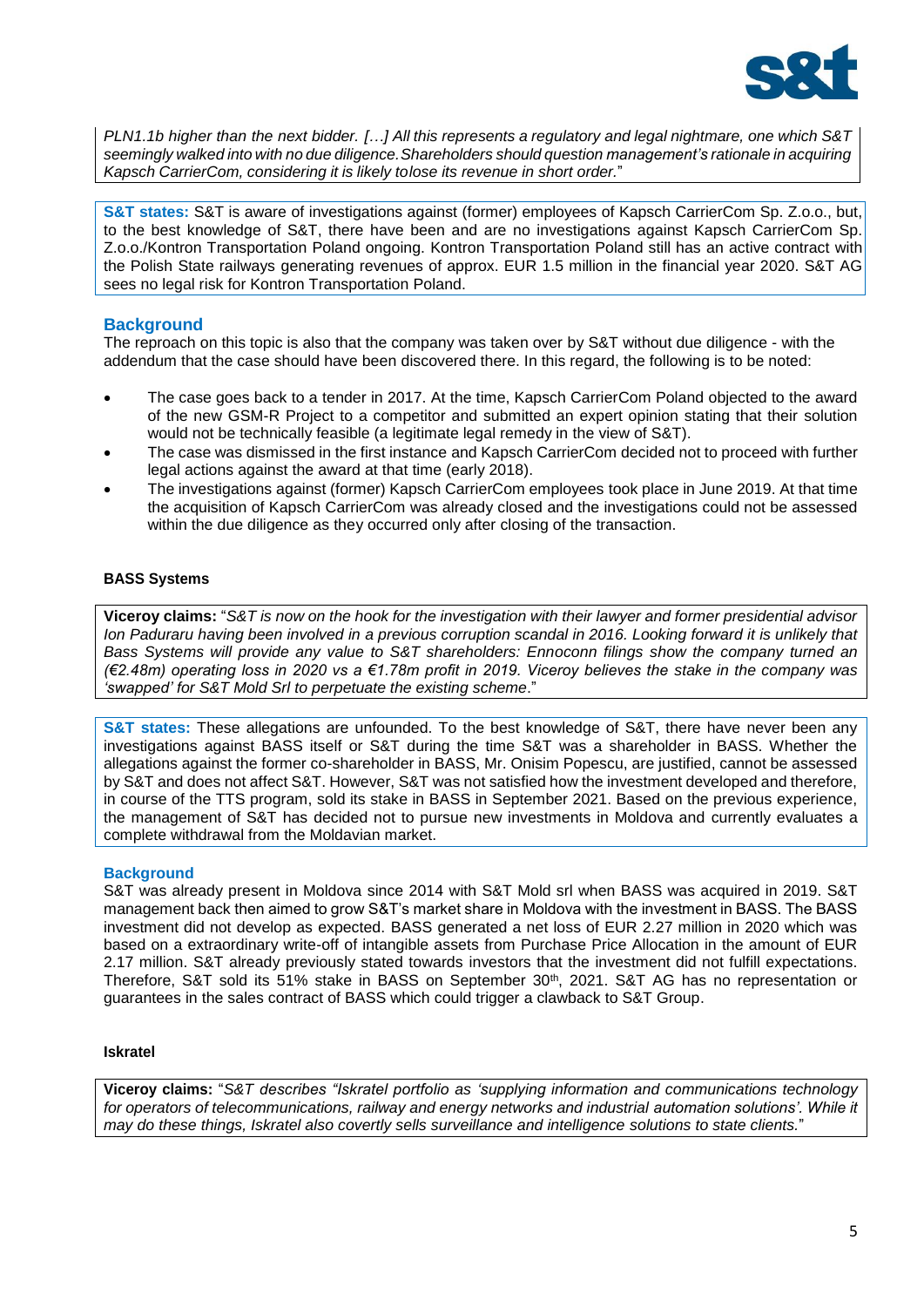

**S&T:** It is correct that Iskratel sells lawful surveillance solutions. However, it is incorrect that Iskratel hides any of its business activities. As a sidenote, these lawful surveillance solutions are not material revenue contributors, not for Iskratel and even less for S&T Group.

### **Background**

Iskratel supplies information and communications technology for operators of telecommunications, railway and energy networks and industrial automation solutions. Lawful surveillance solutions, which are used by law enforcement agencies to conduct electronic surveillance of circuit and packet-mode communications as authorized by judicial or administrative order, are part of the portfolio.

All services are provided on a legal basis and are part of the offering of various network and communication equipment providers around the globe.

The revenue contribution of surveillance solutions is marginal, amounting to 3% of Iskatel's revenue in the financial year 2020 and 2% in the first nine months of the financial year 2021. From the perspective of S&T Group, the share of revenue of Iskratel's lawful surveillance solutions amount to approx. 0.2% of 9M 2021 revenues.

### **Dorobet**

**Viceroy claims:** "*The Malta Gaming Authority revoked Dorobet's B2C gaming license in February 2020 for* breachof rules relating to regulatory payments and failure 'to comply with one or more applicable obligations in *termsof any regulatory instrument or any other applicable law of Malta'. […] Despite this the company continues to report marginal revenues through 2019 before apparently being wound down in 2020. We question where these revenues came from, and if they were atall related to Dorobet's traditional business*."

**S&T states:** These speculations are false. Dorobet's license was revoked in the course of the liquidation of Dorobet. The marginal revenues in 2019 stem from the sale of unused internal server equipment.

### **Background**

Dorobet Ltd. was acquired in October 2011 for a consideration of EUR 0.1 million offering a gaming license to support S&T's infotainment solutions business back then. In 2016, S&T decided to withdraw from the infotainment terminals/gaming business step by step. In May 2019, S&T started the liquidation process of Dorobet Ltd. and the license was not prolonged. As a result of the non-prolongation, the license was not required by S&T anymore due to the wind down of Dorobet Ltd. was revoked. The liquidation of Dorobet Ltd. was completed early in 2021. In 2019, the unused server equipment was sold which resulted in minor revenues of Dorobet Ltd.

## **XTRO**

**Viceroy claims:** "*S&T acquired Xtro twice: what appears to be the same business, from the same individuals, 7 years apart.*"

**S&T states:** This allegation is false. S&T did not acquire same XTRO two times. The acquisitions concern different legal entities founded by Mr. Nechwatal and Mr. Roos over the last 15 years.

### **Background**

In January 2010, S&T AG (at that time named Quanmax AG) acquired an 80% share of XTRO IT solutions GmbH for EUR 2.9 million paid in Quanmax shares, and subsequently acquired the remaining 20% stake. XTRO IT solutions GmbH was a highly profitable IT security company generating revenue of EUR 6.3 million and a net profit of EUR 0.8 million in the financial year 2010. In February 2016, XTRO IT solutions was merged into S&T Deutschland GmbH.

The founders of XTRO IT solutions GmbH, Mr. Nechwatal and Mr. Roos, agreed to stay on board for a period of minimum five years (from 2010 until 2015) and continued to run XTRO after the acquisition by S&T. In 2015, Mr. Nechwatal and Mr. Roos left XTRO and subsequently started a new company, XTRO AG, in October 2015.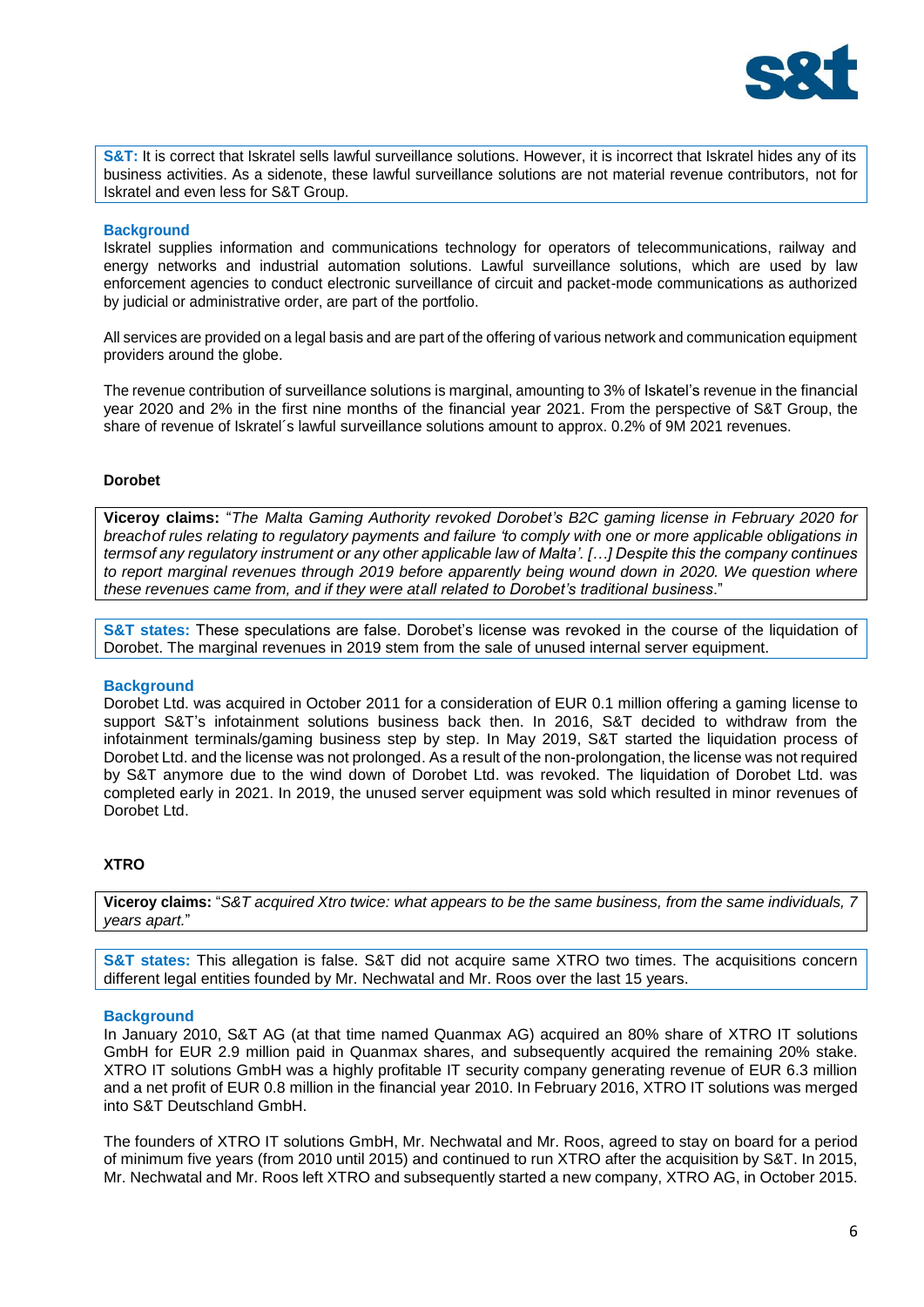

Another two years later, in December 2017, S&T acquired this new company, XTRO AG, for EUR 2.5 million in cash. And finally, in May 2019, S&T acquired XTRO holding GmbH from the XTRO founders, which included the intellectual property rights for software products in use for a total consideration of EUR 0.98 million. As of today, the acquired XTRO companies are integrated into S&T Deutschland GmbH. Over the past 10 years, all XTRO companies jointly generated an EBIT of around EUR 10 million. In the financial year 2021, S&T Deutschland GmbH, including the former XTRO business, is expected to achieve approx. EUR 20 million in revenues and to generate an EBITDA of EUR 2.6 million.

## **Roding Embedded**

**Viceroy claims:** "*Roding Embedded is another undisclosed related party transaction involving S&T AG management dealing withthemselves*."

**S&T states:** This allegation is false. At the time S&T acquired Roding Embedded in 2015, Dr. Wieczorek, a former Supervisory Board member of S&T, did not have any function within S&T Group.

#### **Background**

Dr. Wieczorek served on S&T's Supervisory Board until June 2013 and was deleted from the company's register ("Firmenbuch") as of August 19, 2013.

Roding Embedded was founded in April 2014 by Dr. Wieczorek, together with former Kontron engineers, which he knew from his previous times serving as CTO in Kontron AG until 2011. Roding Embedded was founded in context of the centralization strategy of Kontron AG which resulted in a close down of the Roding engineering center.

S&T acquired 100% of Roding Embedded in June 2015 for EUR 1.55 million in cash, taking over 21 highly qualified engineers as well existing customer contracts and assuming EUR 0.34 million in cash and cash equivalents. The main asset for S&T in Roding Embedded were highly skilled engineers, who are still part of S&T and for instance designed the embedded solution for a medical systems customer, who was the largest customers of S&T in 2020. The acquisition of Roding Embedded took place two years after Dr. Wieczorek left the Supervisory Board of S&T AG. Thus, S&T AG had no obligation to disclose a related party transaction in this instance.

#### **funworld**

**Viceroy claims:** "*Another undisclosed related party transaction was the acquisition and subsequent disposal of Funworld gmbh.Funworld first appears at S&T in September 2010 when S&T (then Quanmax) acquired the assets and debts of the insolvent Funworld AG for €9.48m*."

**S&T states:** This allegation is false. The acquisition of Funworld GmbH in 2010 was no related party transaction. The assets of funworld AG were acquired by S&T out of insolvency in 2010. In 2016, a new funworld GmbH was founded in the course of a management buy-out after S&T's decision to phase out its infotainment/gaming activities and ultimately stop being active in this business field. Disclosure of related party transactions was notrequired, as all transactions with related parties were disclosed in the Annual Report of S&T AG from the date of the "at equity" consolidation of funworld GmbH.

### **Background**

In September 2010, S&T AG (at that point in time named Quanmax AG) acquired the assets (no debt) of funworld AG out of insolvency for a consideration of EUR 1.9 million (not EUR 9.48 million as incorrectly claimed in Viceroy's report). The assets were merged into Quanmax AG.

Quanmax AG and later S&T AG continued to offer infotainment terminals including software under the brand name "funworld". In 2016, S&T decided to retreat from the infotainment market and supported a management buy-out of its Funworld assets. The former funworld sales director Rainer Eder founded funworld GmbH. Other investors, including S&T AG and Hannes Niederhauser, CEO of S&T AG, invested in the new funworld GmbH. In total, S&T invested EUR 0.33 million, to receive a 40% stake, with the intention to sell its 40% stake once funworld would be well established. No shares were acquired from S&T AG's CEO Hannes Niederhauser.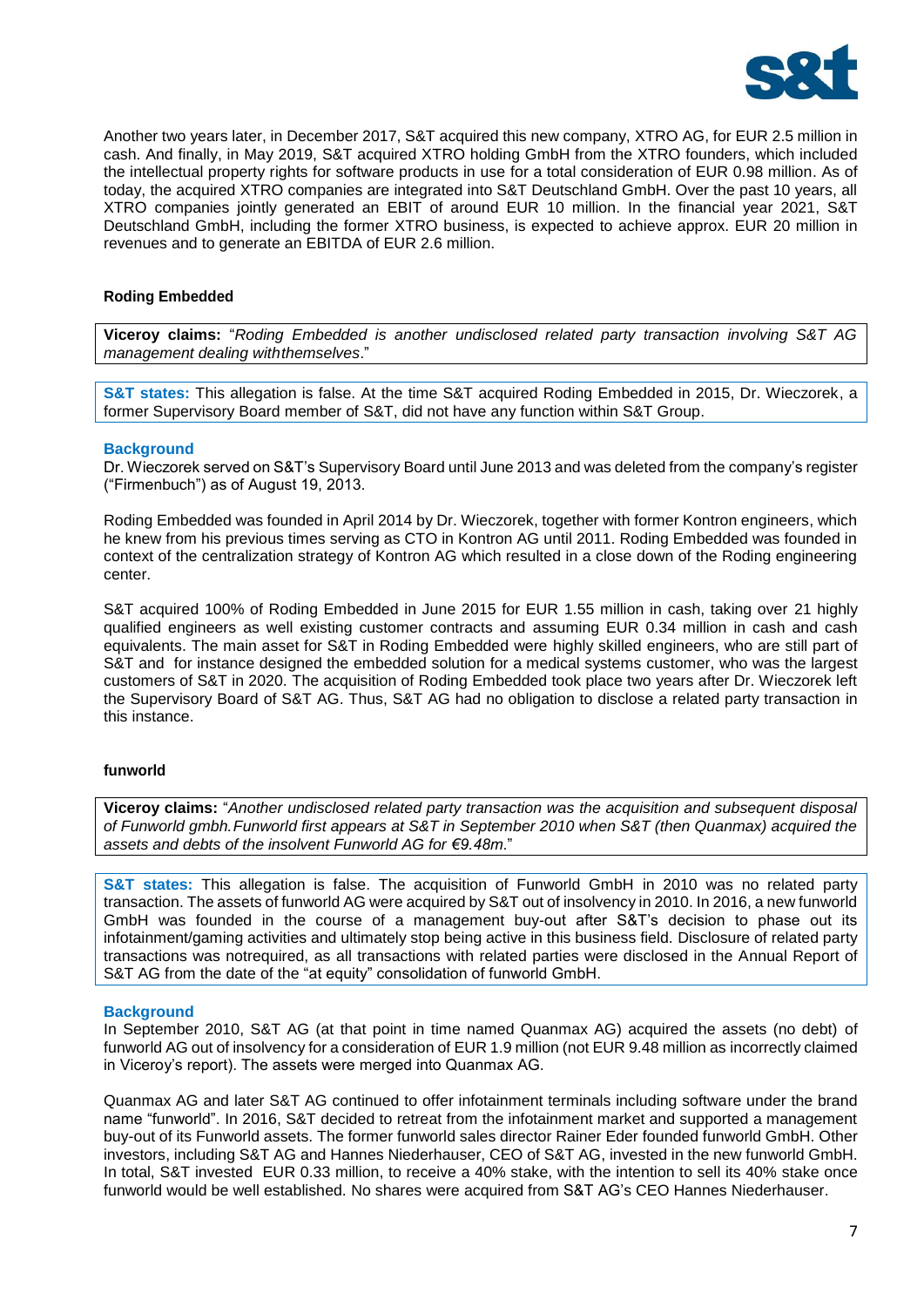

As of the date of at-equity consolidation (2017-2020) of funworld GmbH, the relationships between funworld GmbH and S&T AG or other Group companies were reported as related party transactions (see note 39 in Annual Report 2020 or note 34 in Annual Report 2019/2018/2017).

The spin-off however did not meet expectations and was sold at a loss for all funworld shareholders in 2020.

### **further Legal Allegations raised**

**Viceroy claims:** S&T Serbia: "*Sued by state for non-delivery of goods and services*."

**S&T states:** This is correct. However, Viceroy omits the information that S&T Serbia also sued the state for nonpayment. The proceeding is ongoing.

**Viceroy claims:** S&T Romania: "*Ties to individuals implicated in corruption scandals over state tenders.*"

**S&T states:** This statement is misleading. It is correct, that various companies, including S&T Romania are part of anti-monopoly investigations. As a sub-contractor, S&T Romania participated in a consortium under the lead of PORR construct S.R.L. S&T does not expect any finding or material claims out of this investigation.

**Viceroy claims:** Iskratel Ukraine: "*Under criminal investigation for tender fraud*."

**S&T states:** This allegation is false. To the knowledge of S&T, Iskratel Ukraine is not under criminal investigation for tender fraud.

#### **Measures taken**

S&T evaluates the economical and reputational risks concerning the raised points as minor and not material. For example, S&T sees no risk of being excluded from government tenders in the future as Viceroy predicts. Nevertheless, the forensic audit by Deloitte will also investigate the above-mentioned legal allegations and potential risks or contingent liabilities for S&T.

### **4. Financials (Economic Performance & Warrants)**

#### **Cash flow development**

S&T Group's operational cash flow development has not tapped into its full potential especially in 2017 (operating CF of EUR 44.9 million) and 2018 (operating CF of EUR 35.5 million). Therefore, S&T AG announced its "PEC" program (Profitability – Efficiency – Cash) in 2019 to improve its working capital and operational cash flow. First improvements were already achieved in 2019, where the operational cash flow increased to EUR 83.4 million, resulting in an EBITDA/operating cash flow conversion of 74.6%. In the financial year 2020, S&T Group achieved a record operating cash flow of EUR 140.8 million.

As already communicated, the operational cash flow development of S&T Group in the financial year 2021 is impacted by external factors such as the current chip and component shortage. Limited allocations on ordered chips and components as well as delayed shipments led to an increase of inventory due to semi-finished goods and build-up of buffer stock. The inventory increased from EUR 159.9 million as of December 31, 2020, by EUR 40.6 million to EUR 200.5 million as of September 30, 2021. Following improvements in the supply chain and the redesign of some products in order to be able to use better available chipsets, S&T Management expects improvements of inventory and working capital as well as operational cash flow already in the fourth quarter of 2021, and especially in the financial year 2022.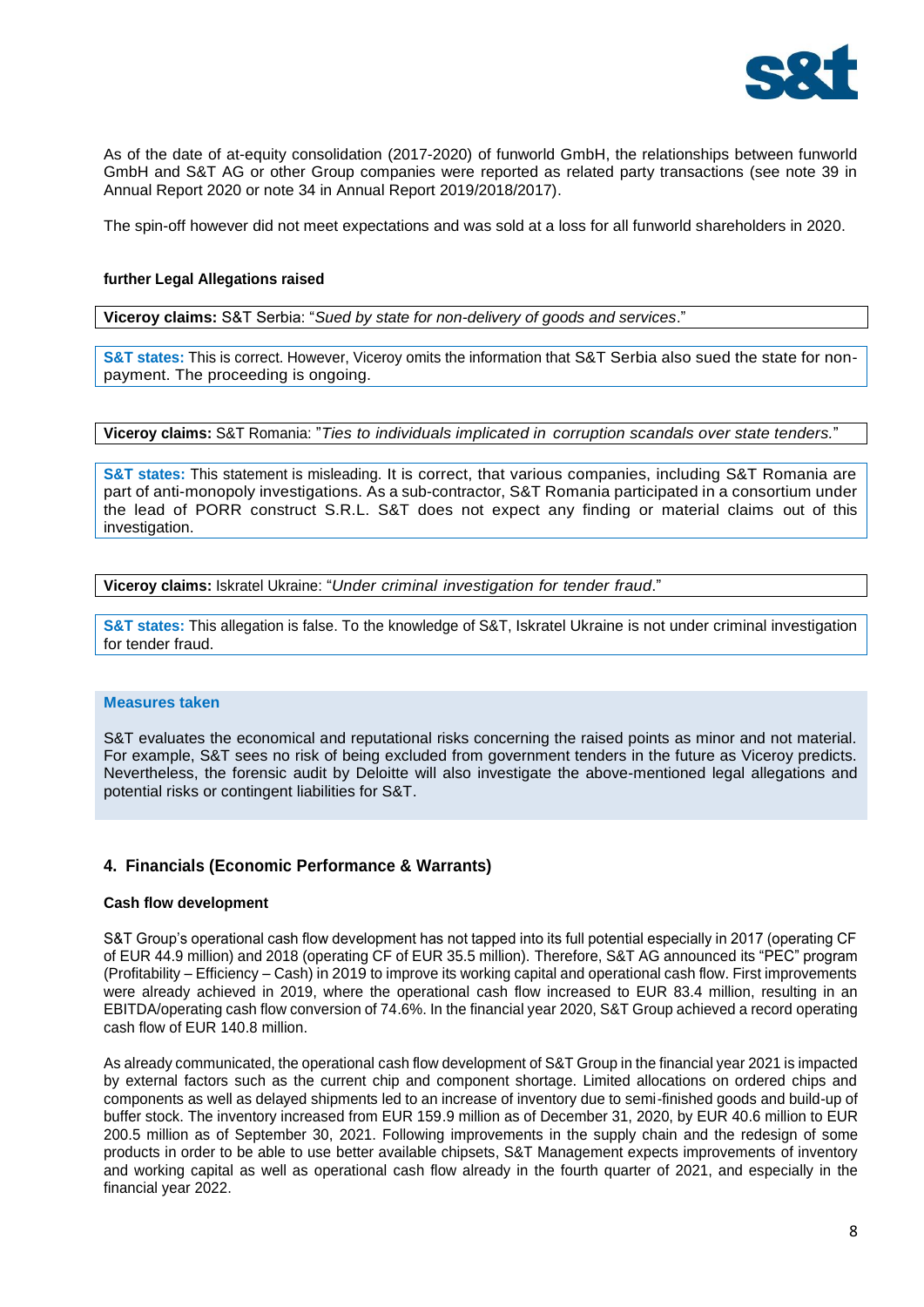

**Viceroy claims:** "*S&T appears to immediatelyrealize (i.e. sell, collect or factor) low-quality working capital assets from acquisitions for cash, boosting operating cash flows for that reporting period. This creates a onetime operating cash flow boost which, superficially, appears to show excellent earnings to cash conversion. […] S&T's Iskratel acquisition took effect on October 1, 2020 bringing with it €23m in accounts receivable. The* suggestion is that S&T collected >€30m in cash in 2020, but this is due to one-time effects fromacquisitions, *presumably the immediate realization of Iskratel's receivables.*"

**S&T states:** This allegation is false. This becomes evident by looking at the two biggest acquisitions in the last three years, Kapsch CarrierCom and Iskratel:

- At the day of first-time consolidation of Kapsch CarrierCom (May 1<sup>st</sup>, 2019), the account receivables assumed from the acquisition, amounted to EUR 22.3 million, while at December 31<sup>st</sup>, 2019 the Account Receivables where at EUR 17.2 million. Within the period of consolidation in 2019, Kapsch CarrierCom contributed EUR 1.6 million to S&T Group's operating cash flow. No account receivables of Kapsch CarrierCom had been sold or factored ever since the acquisition of Kapsch CarrierCom in the financial year 2019.
- Iskratel was first time consolidated on October 1<sup>st</sup>, 2020 with account receivables in the amount of EUR 23 million (no factoring as of October 1<sup>st</sup>, 2020). At year end 2020 Iskratel's account receivables amounted to EUR 29.4 million, of which EUR 2.5 million were factored. So the reality looks like this: The account receivables net of factoring increased from October 1<sup>st</sup>, 2020 till December 31<sup>st</sup>, 2020 by EUR 3.9 million, which also reflects the seasonality of Iskratel´s business with a strong fourth quarter. Iskratel Group's contribution to S&T group's operating cash flow in the fourth quarter of 2020 amounted to EUR 6.6 million, which is a normal contribution based on the seasonality of the business.

### **Revenue per employee development**

**Viceroy claims:** "*Revenues per employee has steadily declined since 2019. This is the opposite of the expected trend in any IP- or technology- driven enterprise.*"

**S&T states:** This allegation is misleading. Revenue per employee increased from 2016 to 2020 by 19%.

### **Background**

Viceroy's calculation is misleading. It is based on the number of employees at the end of the year instead of using an average number of employees, which differs due to acquisitions. For example, Kontron AG was first time consolidated on December 1<sup>st</sup>, 2016, therefore contributing revenues for one month only in the financial year 2016, but yet Viceroy takes year end full-time equivalent (FTE) numbers into account for its evaluation of the financial year 2016. The same applies to the financial year 2020, when Iskratel was acquired and consolidated as of October 1<sup>st</sup>, 2020. Unlike claimed by Viceroy, the revenue per employee increased over the past five years and has decreased by only 1%in the financial year 2020 compared to the financial year 2019 (against the background of 2020 being the first year the COVID-19 pandemic impacted the global economy). Also, the use of half-year figures in such an analysis is not meaningful in the case of S&T, as in S&T's business model, significant revenues are being generated in the fourth quarter of each financial year.

|                           | 2016    | 2017    | 2018    | 2019    | 2020    |
|---------------------------|---------|---------|---------|---------|---------|
| No. of FTE on average     | 2,518   | 3,823   | 4,130   | 4,643   | 5,271   |
| No. of FTE year end       | 3,786   | 3,918   | 4,335   | 4.934   | 6,067   |
| Revenues (in EUR million) | 503.7   | 882.0   | 990.9   | 1,122.9 | 1,254.8 |
| Rev / FTE year end        | 133,043 | 225,115 | 228,581 | 227,584 | 206,824 |
| Rev / FTE on average      | 200,040 | 230,709 | 239,927 | 241,848 | 238,057 |